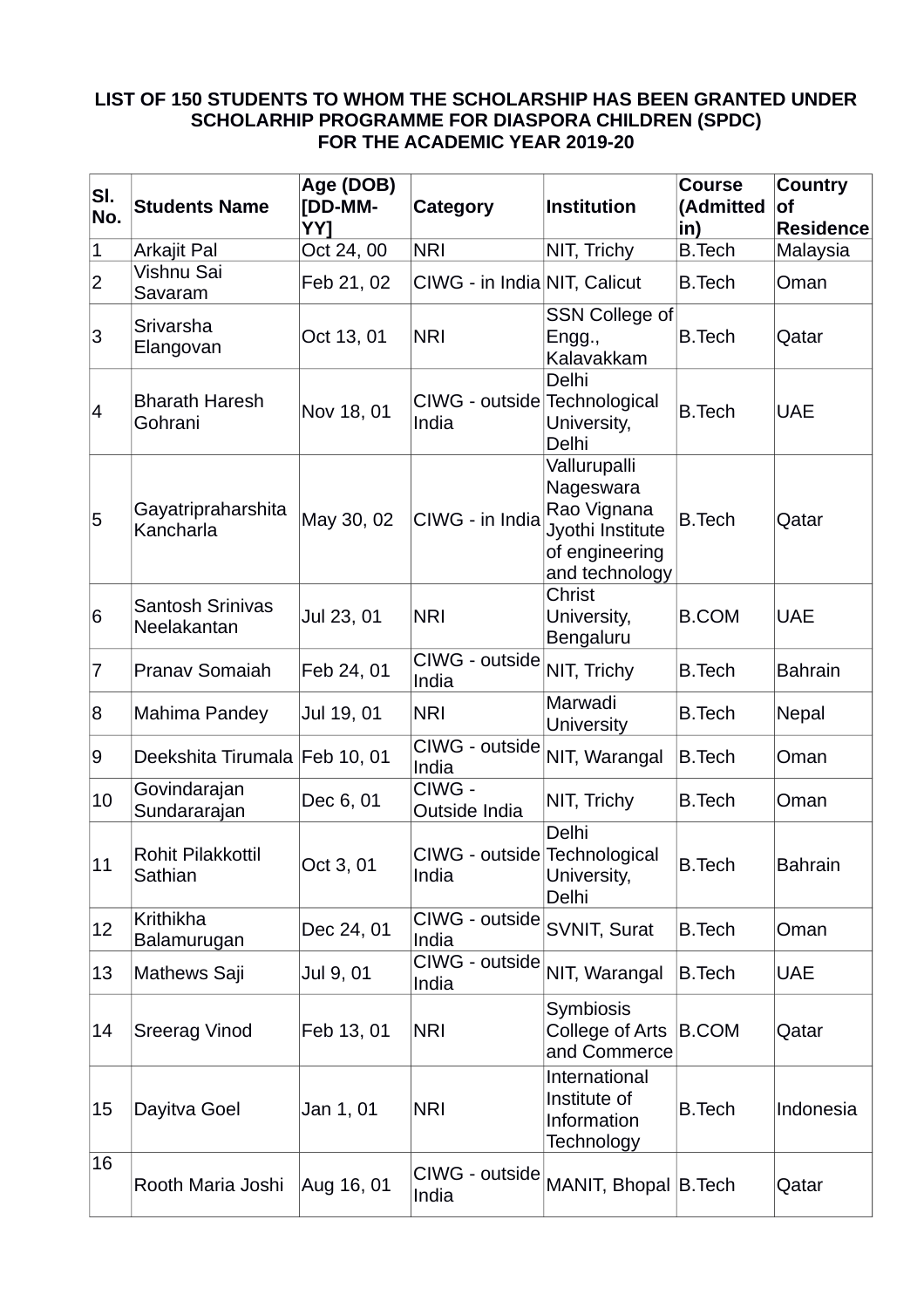| 17 | <b>Joel Mathew</b><br>Cherian   | Aug 1, 02  | <b>NRI</b>                            | NIT, Calicut                                                   | <b>B.Tech</b> | <b>UAE</b>      |
|----|---------------------------------|------------|---------------------------------------|----------------------------------------------------------------|---------------|-----------------|
| 18 | Omkar Ojas<br>Kanade            | Apr 25, 01 | CIWG - outside<br>India               | SVNIT, Surat                                                   | <b>B.Tech</b> | <b>UAE</b>      |
| 19 | Aryan Dokania                   | Sep 23, 01 | <b>NRI</b>                            | VIT, Vellore                                                   | <b>B.Tech</b> | Nepal           |
| 20 | Vaishna Suraj                   | Feb 15, 02 | CIWG - in India College,              | St. Aloysius<br>Mangaluru                                      | BBA           | Saudi<br>Arabia |
| 21 | <b>Claret Thanikkal</b>         | Nov 4, 01  | <b>NRI</b>                            | NIT, Calicut                                                   | <b>B.Tech</b> | <b>UAE</b>      |
| 22 | Nithin Puthalath<br>Manoj       | Sep 22, 01 | <b>NRI</b>                            | NIT, Calicut                                                   | <b>B.Tech</b> | <b>UAE</b>      |
| 23 | Astra Julia Pinto               | Apr 6, 01  | <b>NRI</b>                            | N.M.A.M.<br>Institute of<br>Technology,<br>Udupi,<br>Karnataka | B.E           | Qatar           |
| 24 | Rida Jesil                      | Jul 25, 02 | <b>NRI</b>                            | NIT, Calicut                                                   | <b>B.Arch</b> | Qatar           |
| 25 | Vandana Pachipala Oct 9, 01     |            | CIWG - outside<br>India               | NIT, Warangal                                                  | <b>B.Tech</b> | Qatar           |
| 26 | Vaishnavi C Shubin Feb 6, 01    |            | CIWG - outside<br>India               | NIT, Calicut                                                   | <b>B.Tech</b> | Qatar           |
| 27 | Jaynil Mayurbhai<br>Vaidya      | Feb 21, 01 | CIWG - in India University,           | <b>Nirma</b><br>Ahmedabad                                      | <b>B.Tech</b> | Saudi<br>Arabia |
| 28 | Nipun Ramesh                    | Jun 3, 01  | CIWG - outside<br>India               | NIT, Trichy                                                    | <b>B.Tech</b> | Oman            |
| 29 | Sapna Devi                      | Jul 13, 01 | <b>NRI</b>                            | H R College of<br>Commerce &<br>Economics,<br>Mumbai           | <b>B.Com</b>  | Oman            |
| 30 | <b>Alan Mathew</b><br>Varughese | Nov 21, 01 | CIWG - outside<br>India               | VNIT, Nagpur                                                   | <b>B.Tech</b> | <b>Bahrain</b>  |
| 31 | Neeraj Mon<br>Thazhekuniyil     | Jul 21, 01 | CIWG - outside<br>India               | <b>VNIT, Nagpur</b>                                            | <b>B.Tech</b> | <b>Bahrain</b>  |
| 32 | Pranshu Rakesh<br><b>Shukla</b> | Aug 6, 01  | <b>NRI</b>                            | NIT, Surathkal                                                 | B.Tech        | <b>UAE</b>      |
| 33 | Navin Thomsy                    | Jan 1, 01  | CIWG - outside<br>India               | VIT, Vellore                                                   | <b>B.Tech</b> | Oman            |
| 34 | Amal Firosh Thayyil Jul 17, 00  |            | <b>NRI</b>                            | NIT, Calicut                                                   | <b>B.Tech</b> | Saudi<br>Arabia |
| 35 | Anshika Yadav                   | May 8, 01  | CIWG - outside Technological<br>India | Delhi<br>University,<br>Delhi                                  | <b>B.Tech</b> | Oman            |
| 36 | <b>Mohammed Anas</b><br>Ali     | Dec 15, 00 | <b>NRI</b>                            | <b>National</b><br>Institute of<br>Technology,<br>Warangal     | <b>B.Tech</b> | Saudi<br>Arabia |
| 37 | Simran Jain                     | Mar 2, 01  | <b>NRI</b>                            | Jain University,<br>Bengaluru                                  | <b>B.Com</b>  | Nepal           |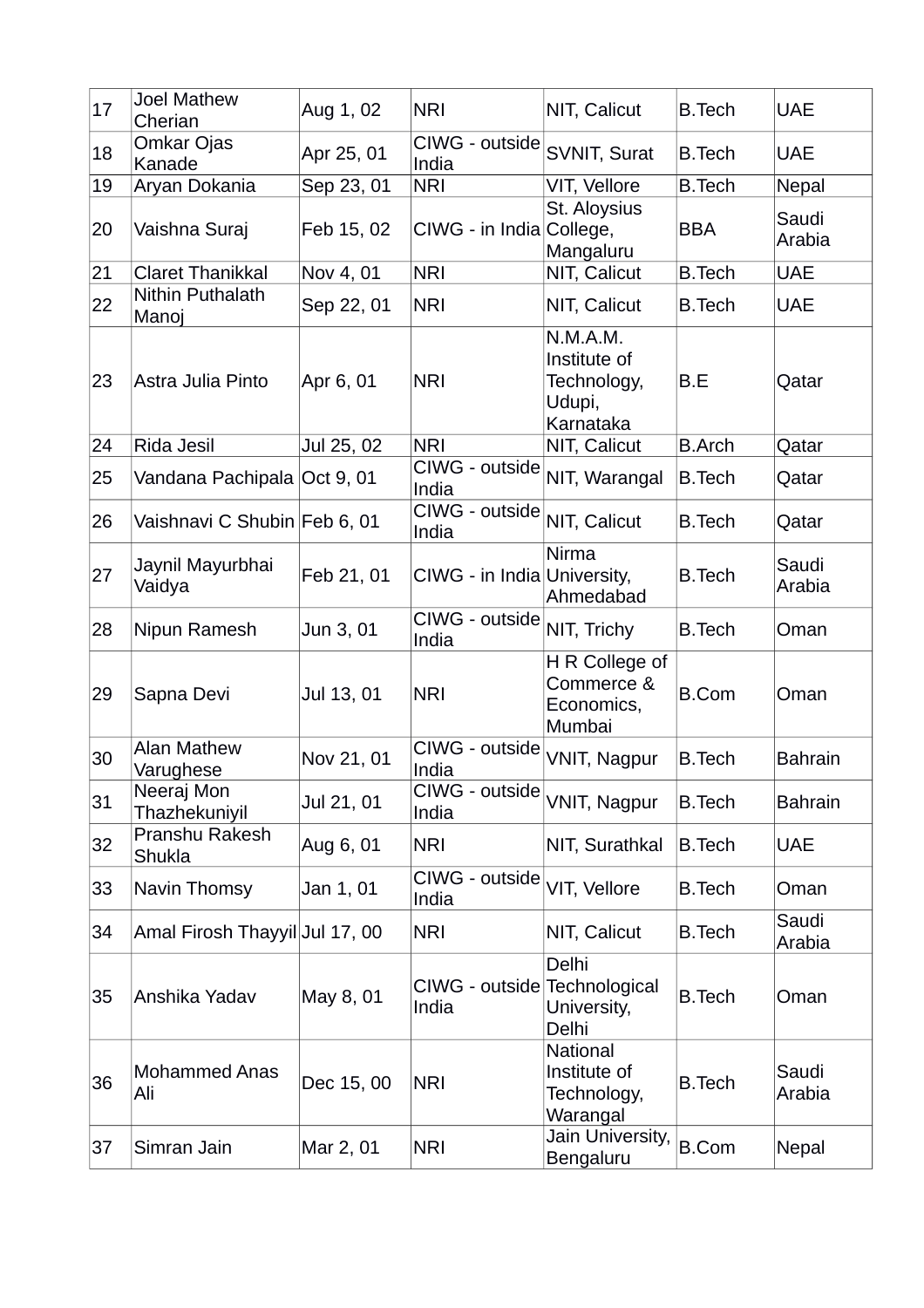| 38 | Reema Hanna<br>Koshy                     | Jan 21, 01 | <b>NRI</b>                              | Christ<br>University,<br>Maharastra | B.A. - LLB    | <b>UAE</b>      |
|----|------------------------------------------|------------|-----------------------------------------|-------------------------------------|---------------|-----------------|
| 39 | Raksheka<br>Rajakumar                    | Sep 16, 01 | CIWG - outside Institute of<br>India    | Coimbatore<br>Tech,<br>Coimbatore   | <b>B.Tech</b> | Indonesia       |
| 40 | <b>Abhinav Siddharth</b><br>Gudipati     | Dec 9, 01  | <b>NRI</b>                              | IIIT, Delhi                         | <b>B.Tech</b> | Oman            |
| 41 | Jofin Jose                               | Jan 27, 01 | CIWG - outside<br>India                 | NIT, Calicut                        | <b>B.Tech</b> | <b>UAE</b>      |
| 42 | Nayana Krishnan                          | Aug 6, 00  | CIWG - outside<br>India                 | MANIT, Bhopal B.Tech                |               | Saudi<br>Arabia |
| 43 | Kushagra Singh                           | Jul 23, 01 | CIWG - outside Technological<br>India   | Delhi<br>University,<br>Delhi       | <b>B.Tech</b> | Saudi<br>Arabia |
| 44 | <b>Hadif Yassin</b><br>Hameed            | Jun 28, 00 | CIWG - outside<br>India                 | NIT, Surathkal                      | <b>B.Tech</b> | <b>UAE</b>      |
| 45 | <b>Akshat Singh</b>                      | Jan 24, 01 | CIWG - outside Technological<br>India   | Delhi<br>University,<br>Delhi       | <b>B.Tech</b> | Kuwait          |
| 46 | <b>Akhil</b><br>Muraleedharan            | Aug 2, 01  | <b>NRI</b>                              | NIT, Rourkela                       | <b>B.Tech</b> | <b>UAE</b>      |
| 47 | <b>Royston Calder</b><br><b>Dsouza</b>   | Apr 2, 02  | CIWG - outside NITK,<br>India           | Surathkal                           | <b>B.Tech</b> | Qatar           |
| 48 | Kelly Ann Furtado                        | Dec 23, 01 | CIWG - outside Academy of<br>India      | Manipal<br>Higher<br>Education      | <b>B.Tech</b> | <b>UAE</b>      |
| 49 | Vyshnav<br>Shanilkumar                   | Jan 7, 01  | <b>NRI</b>                              | NIT, Calicut                        | <b>B.Tech</b> | <b>UAE</b>      |
| 50 | <b>Suhaim Sarbaras</b><br>Jahufer Sathiq | May 25, 00 | <b>NRI</b>                              | NIT, Trichy                         | <b>B.Tech</b> | Saudi<br>Arabia |
| 51 | Fida Fathima                             | Jan 4,00   | <b>NRI</b>                              | NIT, Calicut                        | <b>B.Arch</b> | Qatar           |
| 52 | <b>Mohammed Abdul</b><br><b>Batin</b>    | Sep 27, 01 | CIWG - outside<br>India                 | NIT, Warangal                       | <b>B.Tech</b> | Oman            |
| 53 | Ashok Arora                              | Apr 30, 01 | CIWG - outside<br>India                 | IITM, Gwalior                       | <b>B.Tech</b> | <b>UAE</b>      |
| 54 | Shweta Sunil                             | Oct 18, 01 | <b>NRI</b>                              | NIT, Calicut                        | <b>B.Arch</b> | Oman            |
| 55 | Alaka Jayan<br>Choorappetty              | Sep 25, 01 | CIWG - outside IIIT, Kottayam,<br>India | Kerala                              | <b>B.Tech</b> | <b>UAE</b>      |
| 56 | Rameez Naufal                            | Apr 6, 01  | CIWG - outside<br>India                 | NIT, Calicut                        | <b>B.Tech</b> | Oman            |
| 57 | Harshita<br><b>Bharatkumar Mistry</b>    | Dec 10, 01 | CIWG - outside<br>India                 | MNIT, Jaipur                        | <b>B.Tech</b> | <b>UAE</b>      |
| 58 | Pratik Himanshu<br>Karelia               | Jul 25, 01 | CIWG - outside<br>India                 | SVNIT, Surat                        | <b>B.Tech</b> | Oman            |
| 59 | Nishitha Saravanan Jan 19, 01            |            | CIWG - outside<br>India                 | NIT, Calicut                        | <b>B.Tech</b> | Qatar           |
|    |                                          |            |                                         |                                     |               |                 |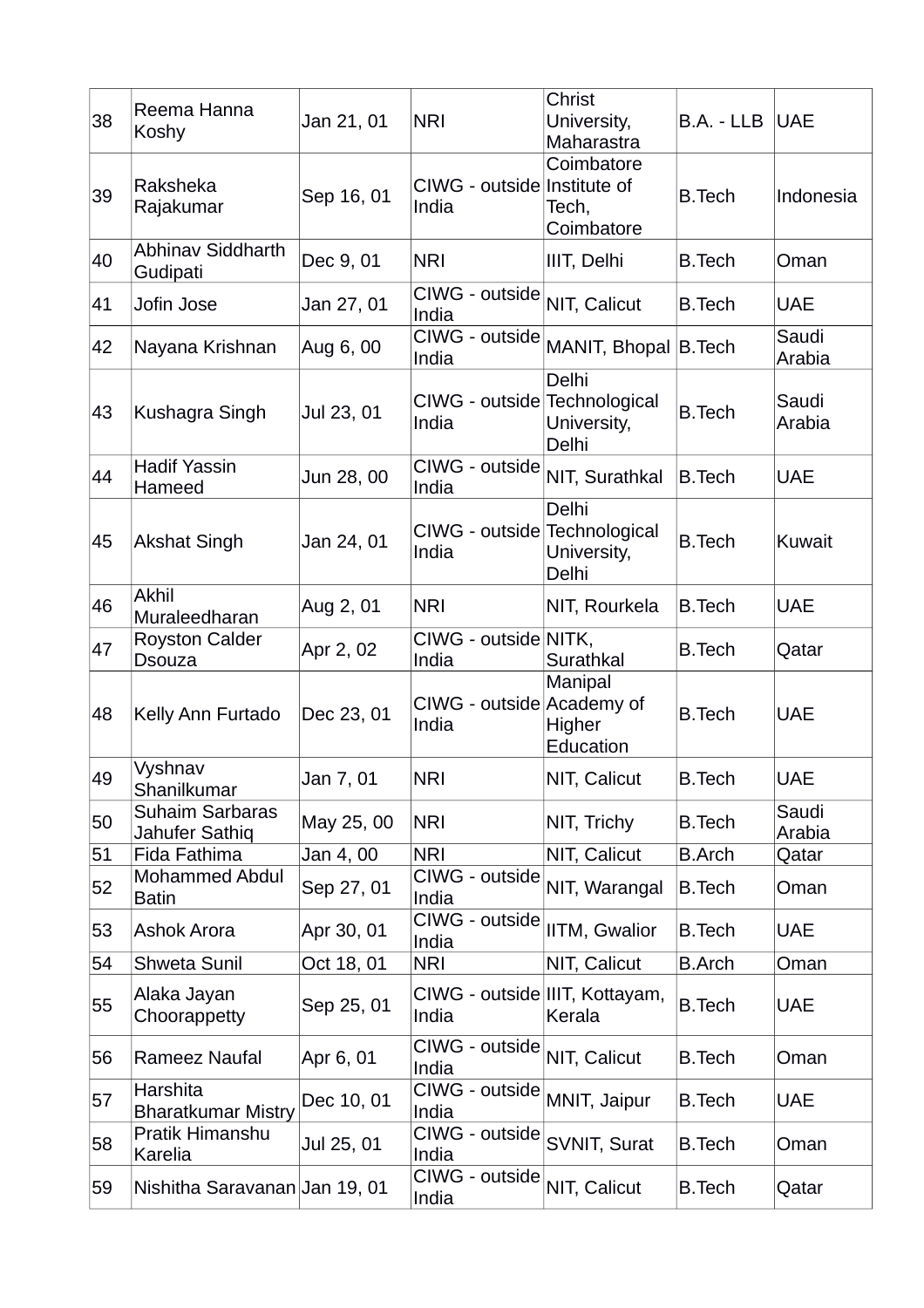| 60 | Alita Annet Mathew Feb 11, 01   |            | <b>NRI</b>                             | <b>VNIT, Nagpur</b>                                     | <b>B.Tech</b>               | Kuwait          |
|----|---------------------------------|------------|----------------------------------------|---------------------------------------------------------|-----------------------------|-----------------|
| 61 | Dhruv Tewari                    | Jun 7, 01  | CIWG - outside Univerisity of<br>India | Netaji Subhas<br>Technology,<br>Delhi                   | <b>B.Tech</b>               | Oman            |
| 62 | Chris Cherian                   | Dec 16, 01 | <b>NRI</b>                             | NIT, Rourkela                                           | <b>B.Tech</b>               | <b>UAE</b>      |
| 63 | Anurag Gupta                    | Feb 12, 01 | <b>NRI</b>                             | Delhi<br>Technological<br>University,<br>Delhi          | <b>B.Tech</b>               | Oman            |
| 64 | Dhruv Uday Kumar<br>Prajapati   | Mar 19, 01 | CIWG - outside<br>India                | MNIT, Jaipur                                            | <b>B.Tech</b>               | Qatar           |
| 65 | JosephMani<br>Jacobmani         | Feb 11, 01 | CIWG - outside<br>India                | NIT, Calicut                                            | <b>B.Tech</b>               | <b>UAE</b>      |
| 66 | Muhammed Farhan Aug 20, 01      |            | CIWG - outside<br>India                | NIT, Goa                                                | <b>B.Tech</b>               | Saudi<br>Arabia |
| 67 | Priyanka Vipulbhai<br>Patel     | Jul 26, 01 | CIWG - outside<br>India                | SVNIT, Surat                                            | <b>B.Tech</b>               | <b>UAE</b>      |
| 68 | Saurabh<br>Dhananjay<br>Mokashi | May 29, 01 | <b>NRI</b>                             | NIT, Surathkal                                          | <b>B.Tech</b>               | <b>UAE</b>      |
| 69 | Adeeb Hadi<br>Seeyad            | Jan 3, 01  | CIWG - outside<br>India                | NIT, Calicut                                            | <b>B.Tech</b>               | <b>UAE</b>      |
| 70 | Harshitha<br>Kambham            | Nov 25, 01 | CIWG - outside<br>India                | NIT, Surathkal                                          | <b>B.Tech</b>               | <b>Bahrain</b>  |
| 71 | Dominic John<br>Mutholil        | Feb 21, 01 | <b>NRI</b>                             | NIT, Trichy                                             | <b>B.Tech</b>               | Saudi<br>Arabia |
| 72 | <b>AKS Umesh Kumar</b><br>Patel | May 1, 01  | <b>NRI</b>                             | MNIT, Jaipur                                            | <b>B.Tech</b>               | Qatar           |
| 73 | Aaditya Prakash<br>Kattekola    | Oct 29, 01 | CIWG - outside<br>India                | NIT, Warangal                                           | <b>B.Tech</b>               | Oman            |
| 74 | Rahma Shah                      | Aug 29, 01 | <b>NRI</b>                             | Jamia Millia<br>Islamia, New<br>Delhi                   | B.A. -<br>Humanities Arabia | Saudi           |
| 75 | Jyothiraditya<br>Pemmasani      | Feb 21, 02 | <b>NRI</b>                             | Netaji Subhas<br>Univerisity of<br>Technology,<br>Delhi | <b>B.Tech</b>               | <b>UAE</b>      |
| 76 | Vishak<br>Vaithiyanaathan       | Mar 31, 01 | CIWG - outside<br>India                | NIT, Warangal                                           | B.Tech                      | Oman            |
| 77 | Tanusha Saraswat                | Sep 20, 01 | CIWG - outside<br>India                | MNIT, Jaipur                                            | <b>B.Tech</b>               | Qatar           |
| 78 | Sabarish<br>Padmakumar          | Oct 19, 01 | <b>NRI</b>                             | Manipal<br>Academy of<br>Higher<br>Education            | <b>B.Tech</b>               | <b>UAE</b>      |
| 79 | Nidha Eyyathusafar Mar 3, 01    |            | CIWG - outside Planning and<br>India   | School of<br>Architecture,<br>Delhi                     | <b>B.Arch</b>               | <b>Bahrain</b>  |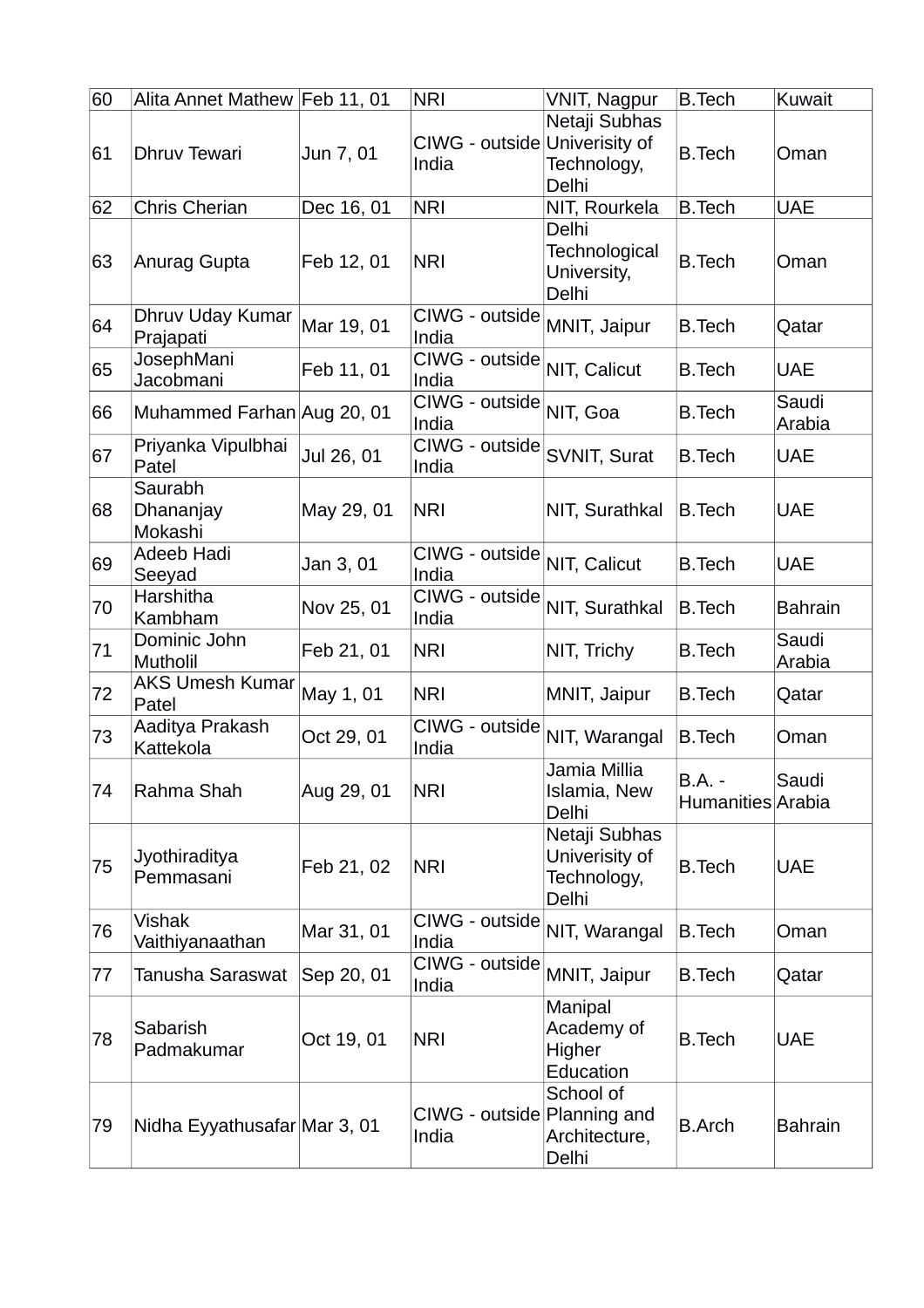| 80 | Shikshya Agarwal                          | Sep 30, 01 | <b>NRI</b>                            | Christ<br>University,<br>Bengaluru                          | BBA - F&A Nepal      |                 |
|----|-------------------------------------------|------------|---------------------------------------|-------------------------------------------------------------|----------------------|-----------------|
| 81 | <b>Tony Benny</b><br>Thomas               | Aug 27, 01 | CIWG - outside<br>India               | Manipal<br>Institute of<br>Technology                       | <b>B.Tech</b>        | Kuwait          |
| 82 | Karun K Joy                               | Jun 2, 01  | CIWG - outside<br>India               | VNIT, Nagpur                                                | <b>B.Tech</b>        | <b>UAE</b>      |
| 83 | Sanath Santhosh                           | Nov 10, 01 | <b>NRI</b>                            | NIT, Calicut                                                | <b>B.Tech</b>        | <b>UAE</b>      |
| 84 | Vasundhra Datt                            | Aug 14, 01 | <b>NRI</b>                            | Thapar<br>Institute of<br>Engg.and<br>Technology,<br>Punjab | <b>B.Tech</b>        | Indonesia       |
| 85 | Ashna Maria Anto                          | Mar 13, 01 | <b>NRI</b>                            | School of<br>Planning &<br>Architecture,<br>Vijaywada       | <b>B.Tech</b>        | Qatar           |
| 86 | Greeshma Challiyil<br>Shibu               | Jul 4, 01  | <b>NRI</b>                            | NIT, Trichy                                                 | <b>B.Tech</b>        | Oman            |
| 87 | <b>Clairin Rolland</b>                    | Mar 19, 01 | <b>NRI</b>                            | Gokhale<br>institute of<br>Politics and<br>economics        | <b>B.Sc</b>          | Qatar           |
| 88 | <b>Colin Charles</b><br>Chacko            | Dec 4, 00  | CIWG - outside<br>India               | NIT, Goa                                                    | <b>B.Tech</b>        | Kuwait          |
| 89 | Shruthi Ravisankar   Mar 2, 02            |            | $CIVG - in India$ college of          | Kumaragur<br>technology                                     | B. E                 | Oman            |
| 90 | <b>Rahul Sriram</b><br><b>Esakkimuthu</b> | Oct 12, 01 | CIWG - outside<br>India               | NIT, Surathkal                                              | <b>B.Tech</b>        | Oman            |
| 91 | Sheiana Simone<br>Fernandes               | Jan 25, 02 | <b>NRI</b>                            | Symbiosis<br>School of<br>Culinary Arts,<br>Pune            | B.Sc -<br><b>BHM</b> | <b>UAE</b>      |
| 92 | Swethamaria Titus                         | Dec 18, 00 | CIWG - outside<br>India               | VNIT, Nagpur                                                | <b>B.Arch</b>        | Qatar           |
| 93 | Aiswarya Amanjari<br>Pavangat             | Jul 21, 00 | CIWG -<br>Outside India               | <b>BMS</b><br>Educational<br>trust,<br><b>Bangalore</b>     | <b>B.Tech</b>        | <b>UAE</b>      |
| 94 | Thejeshwar<br>Karthikeyans                | Sep 21, 01 | CIWG - outside<br>India               | NIT, Trichy                                                 | <b>B.Tech</b>        | Saudi<br>Arabia |
| 95 | Elsa George                               | May 6, 00  | CIWG - outside<br>India               | NIT, Calicut                                                | <b>B.Tech</b>        | Indonesia       |
| 96 | Subhanshi Rawat                           | Mar 21, 02 | CIWG - outside Technological<br>India | Delhi<br>University,<br>Delhi                               | <b>B.Tech</b>        | Qatar           |
| 97 | <b>Athul Shankar</b>                      | Oct 13, 01 | CIWG - outside<br>India               | NIT, Surathkal                                              | B.Tech               | Qatar           |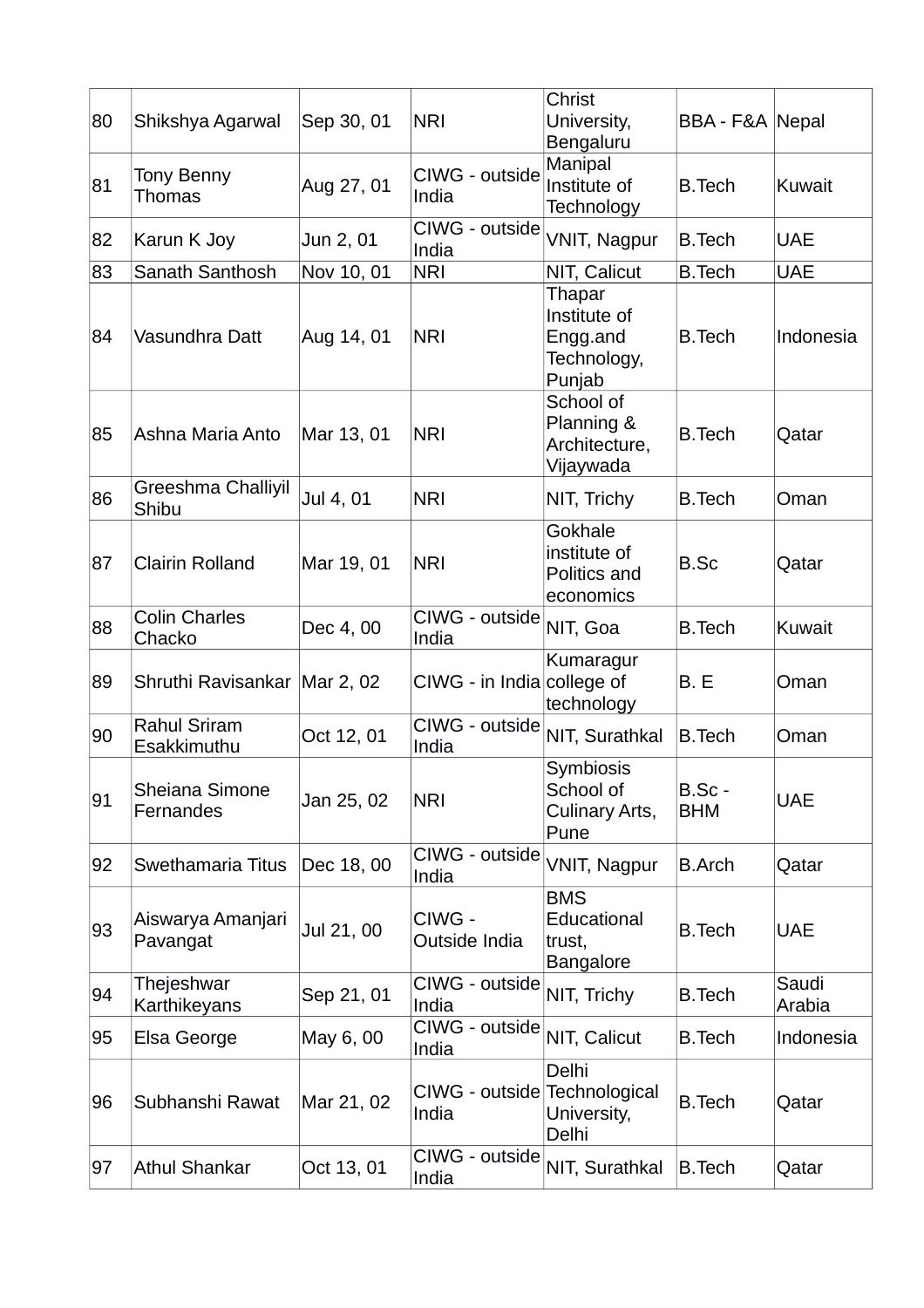| 98  | Rohan Sinha                           | Dec 13, 01 | <b>NRI</b>                             | MNNIT,<br>Allahabad                                                                              | <b>B.Tech</b> | Nepal           |
|-----|---------------------------------------|------------|----------------------------------------|--------------------------------------------------------------------------------------------------|---------------|-----------------|
| 99  | Devarsh Gopal<br>Mehra                | Nov 25, 01 | CIWG - outside MNNIT,<br>India         | Allahabad                                                                                        | <b>B.Tech</b> | <b>Bahrain</b>  |
| 100 | Venessa Callista<br>Rego              | Jul 3, 01  | <b>NRI</b>                             | <b>Mount Carmel</b><br>College,<br>Bengaluru                                                     | <b>B.COM</b>  | Oman            |
| 101 | <b>Dylan Milton</b><br>Zuzarte        | Dec 17, 01 | <b>NRI</b>                             | Symbosis<br>Institute of<br>Technology                                                           | <b>B.Tech</b> | <b>Bahrain</b>  |
| 102 | Darshan Anil                          | Jul 7, 01  | CIWG - outside<br>India                | MIT world                                                                                        | <b>B.Tech</b> | Qatar           |
| 103 | Akshay Krishnadas<br>Nair             | Apr 8, 01  | <b>NRI</b>                             | Jain University,<br>Bengaluru                                                                    | <b>BMS</b>    | <b>UAE</b>      |
| 104 | Divyansh Agarwal                      | Oct 11, 01 | CIWG - outside<br>India                | <b>PEC University</b><br>of Technology,<br>Chandigarh                                            | <b>B.Tech</b> | Indonesia       |
| 105 | Deepa Dileep<br>Menon                 | Jan 7,00   | CIWG - outside<br>India                | NIT, Calicut                                                                                     | <b>B.Tech</b> | <b>UAE</b>      |
| 106 | <b>Methil Vivek</b><br>Shankar        | Dec 30, 00 | <b>NRI</b>                             | VIT, Vellore                                                                                     | <b>B.Tech</b> | <b>Bahrain</b>  |
| 107 | Merin Robin                           | Feb 21, 01 | CIWG - outside<br>India                | Christ<br>University,<br>Bengaluru                                                               | <b>B.COM</b>  | Saudi<br>Arabia |
| 108 | Gopika Krishnan                       | Jun 18, 01 | CIWG - outside<br>India                | MANIT, Bhopal B.Tech                                                                             |               | Saudi<br>Arabia |
| 109 | Sachin Singh                          | Apr 24, 01 | CIWG - outside Univerisity of<br>India | Netaji Subhas<br>Technology,<br>Delhi                                                            | <b>B.Tech</b> | Oman            |
|     | 110 Ann Mary Mathews Jul 9, 01        |            | <b>NRI</b>                             | NIT, Hamirpur                                                                                    | <b>B.Arch</b> | Saudi<br>Arabia |
| 111 | <b>Shashank Dinesh</b><br><b>Shet</b> | Feb 10, 01 | <b>NRI</b>                             | MNIT, Jaipur                                                                                     | <b>B.Tech</b> | Oman            |
| 112 | Jayanthaan<br>Haribaskar              | Dec 17, 01 | CIWG - outside IIITDM,<br>India        | Chennai                                                                                          | <b>B.Tech</b> | Qatar           |
| 113 | Mustafa Noman<br>Rashid               | May 1, 00  | CIWG - outside Technological<br>India  | Delhi<br>University,<br>Delhi                                                                    | <b>B.Tech</b> | Saudi<br>Arabia |
| 114 | Aaliya Abbas<br><b>Shaikh</b>         | Sep 25, 01 | <b>NRI</b>                             | <b>Bharti</b><br>Vidhyapeeth<br>Poona college<br>of Pharmancy                                    | B. Pharma UAE |                 |
| 115 | Jaimit Sanjaykumar<br>Joshi           | Dec 19, 01 | CIWG - outside<br>India                | Dhirubhai<br>Ambani<br>Institute of<br>Information &<br>Communicatio<br>n Technology,<br>Gujarat | <b>B.Tech</b> | Qatar           |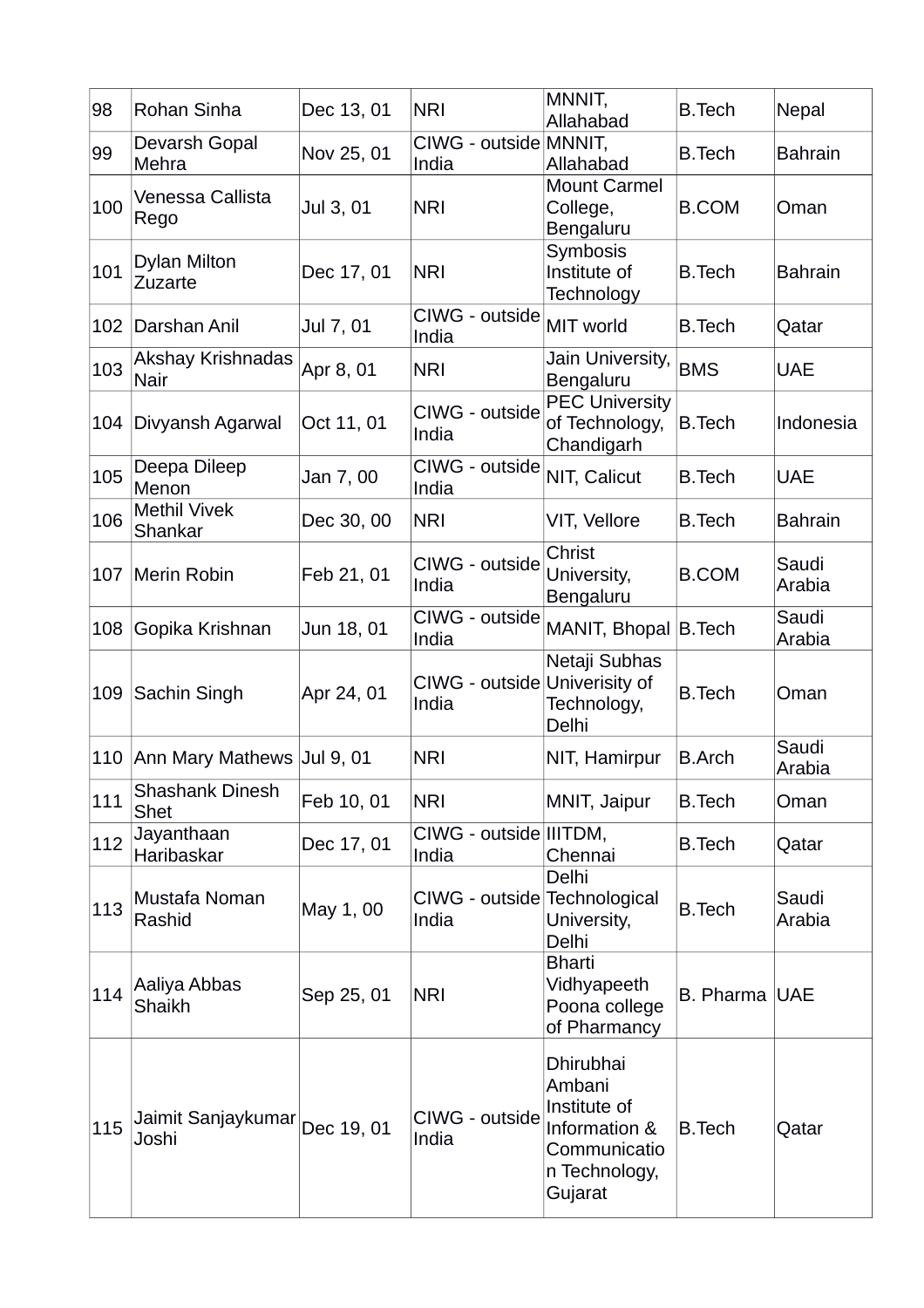| 116 | Vrishabh<br> Sanjaykumar<br>Jasani         | Oct 9, 01  | <b>NRI</b>                             | Nirma<br>University,<br>Ahmedabad                     | B.Tech                | Oman            |
|-----|--------------------------------------------|------------|----------------------------------------|-------------------------------------------------------|-----------------------|-----------------|
| 117 | Adarsh<br>Radhakrishna Pillai              | Nov 17, 01 | <b>NRI</b>                             | Delhi<br>Technological<br>University,<br>Delhi        | <b>B.Tech</b>         | <b>Bahrain</b>  |
|     | 118 Navfal Rahman                          | Aug 4, 01  | CIWG - outside<br>India                | Anna<br>University,<br>Chennai                        | <b>B.Tech</b>         | Kuwait          |
| 119 | Nikunj Hiteshkumar<br>Dave                 | Sep 11, 99 | CIWG - outside<br>India                | SVNIT, Surat                                          | <b>B.Tech</b>         | Qatar           |
|     | 120   Nigel P Fernandes                    | Sep 8, 01  | CIWG - outside<br>India                | Anna<br>University,<br>Chennai                        | <b>B.Tech</b>         | Saudi<br>Arabia |
|     | 121 Akhil Ramesh                           | Aug 24, 01 | CIWG - outside<br>India                | NIT, Calicut                                          | <b>B.Tech</b>         | Qatar           |
| 122 | John Jacob                                 | Nov 24, 01 | CIWG - in India University,            | Christ<br>Bengaluru                                   | <b>B.COM</b>          | Indonesia       |
| 123 | Calvin Itty Vinod                          | Dec 25, 00 | CIWG - outside Planning &<br>India     | School of<br>Architecture,<br>Delhi                   | B.Arch. -<br>Planning | Qatar           |
| 124 | Rulakshitha<br>Muralidharan                | Nov 12, 01 | <b>PIO</b>                             | VIT, Vellore                                          | <b>B.Tech</b>         | Sri Lanka       |
| 125 | Shashank<br>Chaurasia                      | Jan 24, 01 | <b>NRI</b>                             | IIIT, Delhi                                           | <b>B.Tech</b>         | Qatar           |
|     | 126 Asif Siyad                             | May 23, 01 | <b>NRI</b>                             | <b>Delhi</b><br>Technological<br>University,<br>Delhi | <b>B.Tech</b>         | Qatar           |
| 127 | Jaydeep<br>Parshottambhai<br>Madhudiya     | Jan 6, 02  | CIWG - outside Univerisity of<br>India | Netaji Subhas<br>Technology,<br>Delhi                 | <b>B.Tech</b>         | Qatar           |
|     | 128 Aditya Vinod                           | Jul 25, 01 | CIWG - outside<br>India                | Manipal<br>Institute of<br>Technology,<br>Manipal     | <b>B.Tech</b>         | Oman            |
| 129 | <b>Shlok Dharmesh</b><br>Mange             | Sep 28, 01 | CIWG - outside<br>India                | MNIT, Jaipur                                          | <b>B.Tech</b>         | <b>UAE</b>      |
| 130 | Satkrit Gupta                              | Aug 1, 02  | <b>PIO</b>                             | MNNIT,<br>Allahabad                                   | <b>B.Tech</b>         | Nepal           |
| 131 | <b>Kevin Gerard</b><br>Thomas              | Mar 28, 01 | <b>NRI</b>                             | VIT, Vellore                                          | <b>B.Tech</b>         | Oman            |
| 132 | Aaron John<br>Thomas                       | Mar 8, 01  | CIWG - outside NIT,<br>India           | Puducherry                                            | <b>B.Tech</b>         | Qatar           |
| 133 | <b>Thaahir Ahmad</b><br><b>Abdul Ajees</b> | Nov 11, 01 | CIWG - outside<br>India                | NIT, Trichy                                           | <b>B.Tech</b>         | Kuwait          |